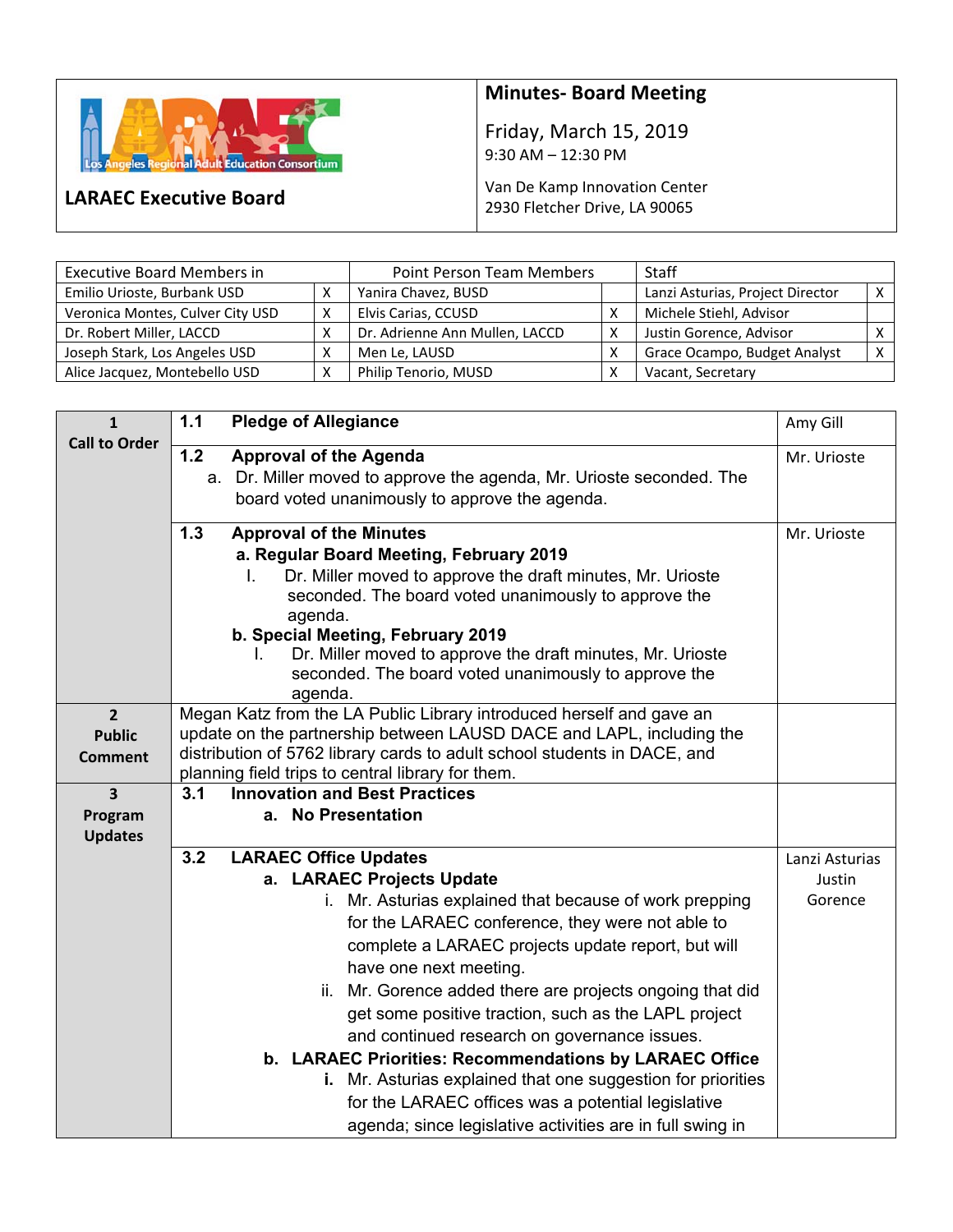Sacramento, they will have until next year to come up with a draft of agenda items they would like to pursue.

- **ii.** The second was Marketing and Field Engagement. From the 3-year planning process, they gleaned that the field is eager to hear updates and progress from the consortium directly.
- **iii.** Third, Reporting and Accountability, which is really what the LARAEC office was tasked with from the getgo.
- **iv.** Dr. Miller said that from what he can tell they are making great progress on the 3-year plan, and Mr. Asturias alluded to the fact that it would be a priority to create plans to implement the plan. Dr. Mullen said she would like that to be under the PPT, since they will be living that plan.
	- **1.** Dr. Miller thought the LARAEC staff should have the implementation of the plan to be a significant part of their work plan. Dr. Mullen clarified that it was about who is leading that effort, and Dr. Miller added that the LAREC staff could still help with those efforts.
- **v.** The fourth priority was making sure they work with auditors to implement the execution of their recommendation 32 under the MUSD audit recommendations.
- **vi.** Mr. Stark asked, under the risks to accomplishing those items, that they're saying one risk is not having a fullystaffed LARAEC office? Mr. Asturias clarified that the successful implementation of projects depends on the assumption that they would like to remain fully-staffed.
- **vii.** Mr. Urioste added that Saturday's conference is a testament to very good marketing, and added they might consider undermarketing and looking at a LARAEC app. Mr. Stark agreed, but was concerned about adding more to the plate, and that a LARAEC app would be low priority in his opinion.
- **viii.** Ms. Jacquez said they might want to consider having the LARAEC staff housed at different sites to have districts' clerical or IT staff able to support them. Ms. Montes agreed that they could explore having more people in more places, and thought that the 3-year plan should take top priority.
- **ix.** Mr. Urioste asked for clarification under priority 2a and 2b, and Mr. Asturias explained some of their efforts to create more social media engagement.
- **x.** Mr. Stark asked whether they might need to put priority 2 aside for now, and Mr. Asturias said that there are some approaches that don't cost very much but can go very far depending on how they use it. Mr. Gorence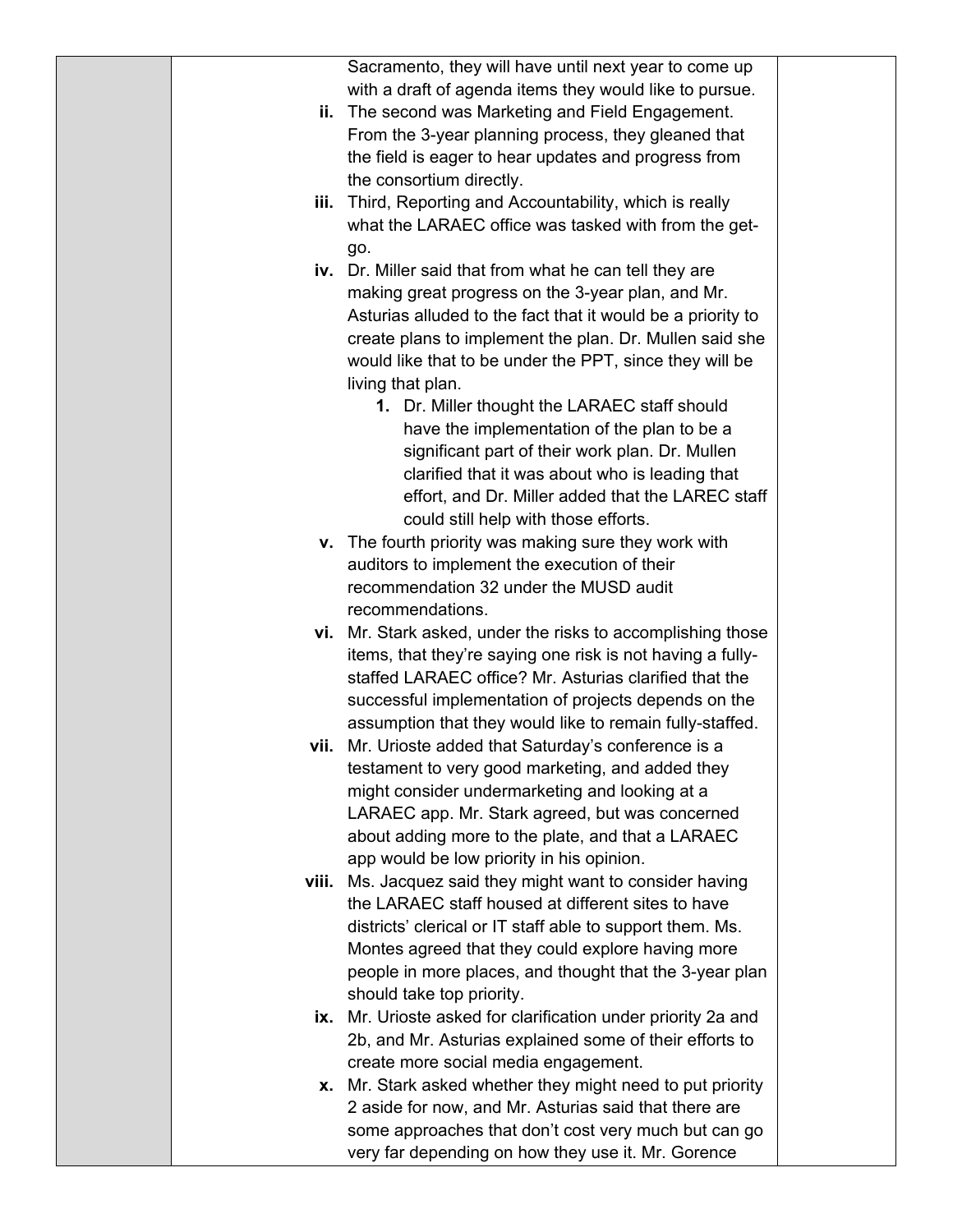|  | added that they'd experienced huge enthusiasm when             |
|--|----------------------------------------------------------------|
|  | directly connecting with stakeholders at conferences,          |
|  | and that they want to explore how to maintain that             |
|  | energy and engagement.                                         |
|  | xi. Dr. Mullen said that the PPT would suggest as a            |
|  | priority to do an overlay of what programs each site           |
|  | offers because they continuously hear that students            |
|  | don't know who offers what.                                    |
|  | xii. Mr. Asturias added that they will be reporting on these   |
|  | therapies periodically, and they are not set in stone.         |
|  | c. Montebello Audit Timeline                                   |
|  | i. Mr. Gorence directed the board to a timeline of the         |
|  |                                                                |
|  | audit and responses, and pending items 31 and 32,              |
|  | including the exact language from the state and                |
|  | recommendation status based on the auditor's                   |
|  | response.                                                      |
|  | ii. For 31, he explained that they have indicated to the       |
|  | state that the executive team, if appropriate or needed,       |
|  | would develop a new funding formula. If they feel at           |
|  | this point that it is not appropriate or needed, LARAEC        |
|  | needs the executive team's direction and they will             |
|  | report to the state that the plan MUSD presented back          |
|  | in January of last year, they consider it to be sufficient     |
|  | to have met the auditors' recommendations.                     |
|  | 1. He added that if they tell the state they would             |
|  | potentially develop one in the future as                       |
|  | previously discussed, they would keep LARAEC                   |
|  | as "pending" until 2020.                                       |
|  | iii. For 32, they are waiting for policies created by the      |
|  | auditing firm to be officially adopted by LARAEC. They         |
|  | are about to start the work with the auditors in April.        |
|  | iv. Dr. Miller asked for clarification on the scope of work of |
|  | the auditors related to MUSD, and Mr. Asturias clarified       |
|  | that the scope would be limited to how LARAEC is               |
|  | receiving information from them and what the LAREAC            |
|  | office does. Dr. Miller added that whatever level of           |
|  | metric scrutiny MUSD goes under related to that topic,         |
|  | all districts should undergo.                                  |
|  |                                                                |
|  | v. Mr. Urioste asked Ms. Jacquez to elaborate on               |
|  | MUSD's use of ASAP. Ms. Jacquez said that ASAP                 |
|  | and TopsPro Enterprise had been fully implemented,             |
|  | and all teachers have been trained throughout their            |
|  | locations.                                                     |
|  | vi. Dr. Miller was pleased with MUSD's progress, and           |
|  | asked how LAREAC would finalize the funding formula.           |
|  | Mr. Urioste added that another big component is they           |
|  | have to be aware of budget implementation dates; Dr.           |
|  | Miller suggested requesting staff to put together a plan       |
|  | and timeline to get this done.                                 |
|  |                                                                |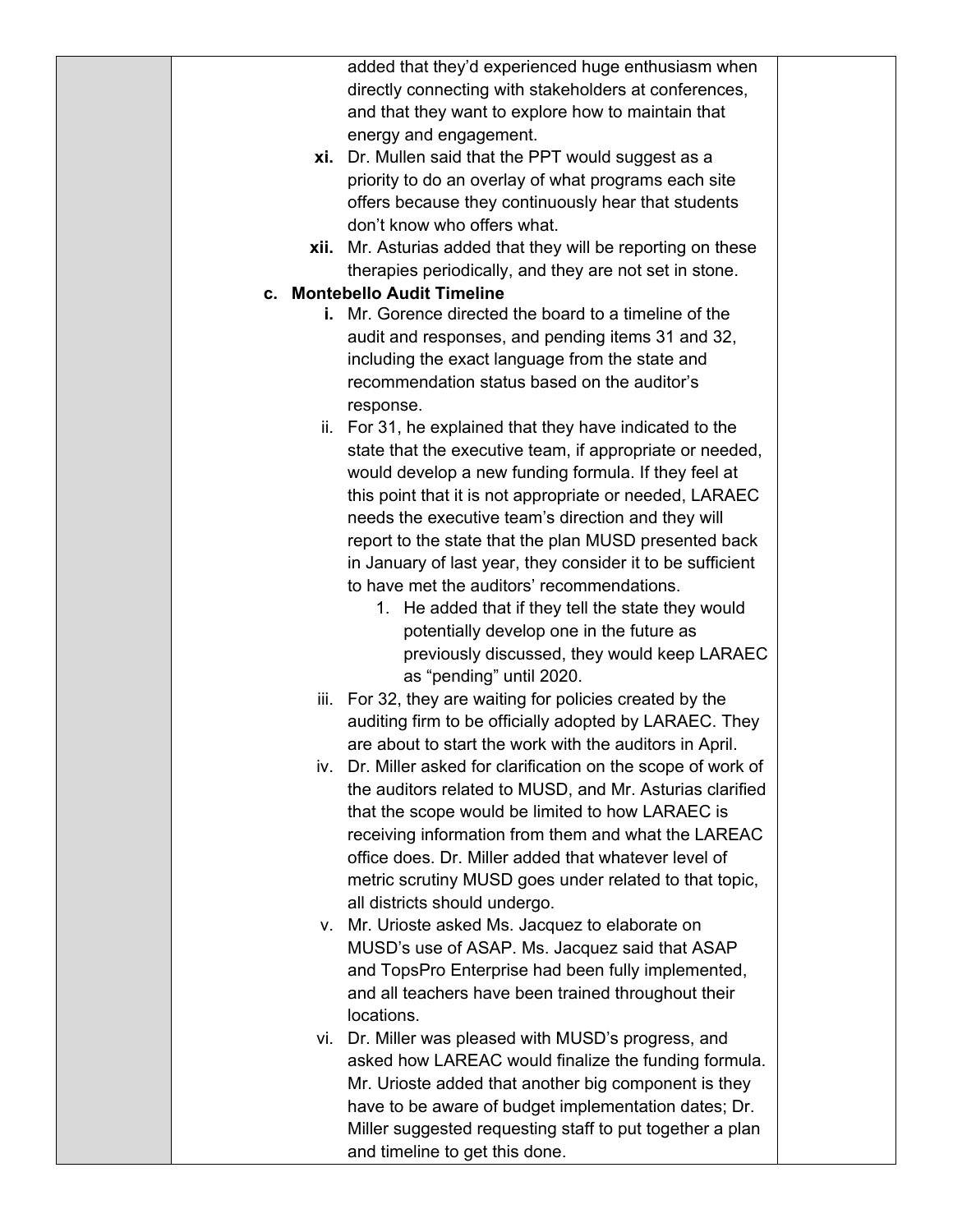|     |               |       | vii. Ms. Montes added that they've had meetings based on<br>funding formulas, decided that developing a new one |        |
|-----|---------------|-------|-----------------------------------------------------------------------------------------------------------------|--------|
|     |               |       | for 19/20 was not an action item, and spend the year                                                            |        |
|     |               |       | preparing for a future funding formula plan. Dr. Miller                                                         |        |
|     |               |       | suggested, under 32, have their two audit firms                                                                 |        |
|     |               |       | prioritize their work in such a way that they start on the                                                      |        |
|     |               |       | data and enrollment and inform on one of the                                                                    |        |
|     |               |       | recommendations staff has already made so that going                                                            |        |
|     |               |       | into the 2021 fiscal, they all know what it is that they're                                                     |        |
|     |               |       | dealing with.                                                                                                   |        |
|     |               | VIII. | Mr. Asturias restated the request for clarity, and Mr.                                                          |        |
|     |               |       | Stark clarified that they are going to work with the                                                            |        |
|     |               |       | auditing firm not to create a formula, but essentially to                                                       |        |
|     |               |       | validate data from all 5 districts, and once that piece is                                                      |        |
|     |               |       | done, LARAEC will revisit discussions around the                                                                |        |
|     |               |       | formula.                                                                                                        |        |
|     |               |       | ix. Mr. Stark added that they do have to look at and                                                            |        |
|     |               |       | validate data. But which data? Is the auditor going to                                                          |        |
|     |               |       | tell them what data they should look at, or are they<br>going to give direction to them? He added that they     |        |
|     |               |       | have to be specific moving forward.                                                                             |        |
|     |               |       | x. Dr. Miller said that all he is interested in is evaluating                                                   |        |
|     |               |       | enrollment numbers, because this is the basis by which                                                          |        |
|     |               |       | MUSD is paid. Ms. Montes asked the LARAEC office to                                                             |        |
|     |               |       | email the board the scope of work given to the auditors                                                         |        |
|     |               |       | so they are clear. Mr. Asturias agreed, and added that                                                          |        |
|     |               |       | the state was very specific about the number types                                                              |        |
|     |               |       | they want to see, and the auditors were given that                                                              |        |
|     |               |       | report so that they can focus their efforts on those. Dr.                                                       |        |
|     |               |       | Miller added, with the urgent need to get this resolved,                                                        |        |
|     |               |       | he would shift the priorities a bit and have them worry                                                         |        |
|     |               |       | about LARAEC policies later.                                                                                    |        |
|     |               |       | xi. Mr. Asturias explained that the auditors are in a                                                           |        |
|     |               |       | position to make that switch in their work. As far as the                                                       |        |
|     |               |       | specificity of the data, they will ask for them to give                                                         |        |
|     |               |       | recommendations.                                                                                                |        |
| 3.3 | <b>Budget</b> |       |                                                                                                                 | Grace  |
|     | I.            |       | a. FY 2017 Program Area Report<br>Ms. Ocampo explained the state's request to submit hours of                   | Ocampo |
|     |               |       | instructions and leverage funds based on program areas, and                                                     |        |
|     |               |       | broke down what they had submitted in NOVA. Dr. Mullen                                                          |        |
|     |               |       | clarified that the LACCD numbers are reported differently for                                                   |        |
|     |               |       | instructional hours.                                                                                            |        |
|     |               |       |                                                                                                                 |        |
|     |               |       | b. FY 2018 Q2 CAEP Progress and Expense Report and FY                                                           |        |
|     |               |       | 2017 Close Out Report                                                                                           |        |
|     | I.            |       | Ms. Ocampo explained the Q2 CAEP progress and Expense                                                           |        |
|     |               |       | Report. She also broke down the FY 2017 Close Out Report,                                                       |        |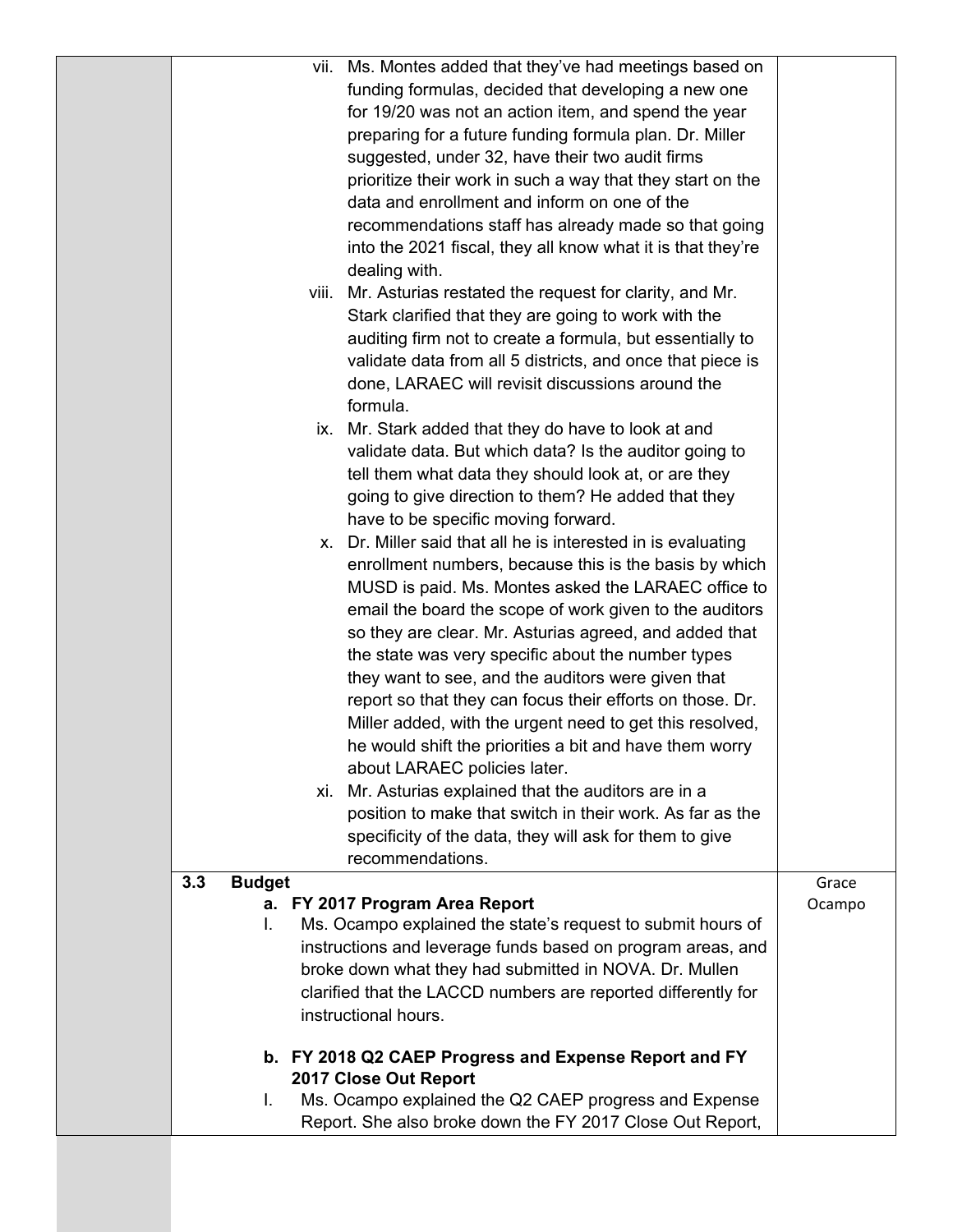|     |      | with slides showing total funds received per district for 2017,                |                     |
|-----|------|--------------------------------------------------------------------------------|---------------------|
|     |      | and how all of the districts had spent their allocations.                      |                     |
|     |      |                                                                                |                     |
|     |      | c. Data and Accountability Progress Report as of December                      |                     |
|     |      | 31, 2018                                                                       |                     |
|     | L.   | Ms. Ocampo added that there were some revisions to the                         |                     |
|     |      | slide, specifically under BUSD's expenditures.                                 |                     |
|     |      | d. FY 20 Budget Updates - preliminary allocations released                     |                     |
|     |      | last February 20th                                                             |                     |
|     | I.   |                                                                                |                     |
|     |      | Ms. Ocampo gave updates on the preliminary allocations.                        |                     |
|     |      | e. Upcoming CAEP and Data and Accountability Deadlines<br>and Updates          |                     |
|     | Ι.   | Ms. Ocampo broke down upcoming deadlines, including the                        |                     |
|     |      | Consortium Certification of 16-17 (Close Out) in NOVA and the                  |                     |
|     |      | Q2 consortium certification, due March 31. LARAEC's CFAD                       |                     |
|     |      | certification is due May 2.                                                    |                     |
|     |      |                                                                                |                     |
| 3.4 |      | <b>Professional Development</b>                                                |                     |
|     |      | a. No Update                                                                   |                     |
| 3.5 |      | <b>Policy and Legislation</b>                                                  |                     |
|     |      | a. No Update                                                                   |                     |
| 3.6 |      | Data and Accountability Workgroup                                              | <b>Elvis Carias</b> |
|     |      |                                                                                |                     |
|     |      |                                                                                |                     |
|     | I.   | a. First Info Topic<br>Mr. Carias updated the board that the D&A Workgroup had |                     |
|     |      |                                                                                |                     |
|     |      | worked on items the day previous, and finally has a shared                     |                     |
|     |      | document folder to which they'll be uploading resources for<br>the districts.  |                     |
|     | Ш.   |                                                                                |                     |
|     |      | The first document they finished is the barriers to                            |                     |
|     |      | employment, and they changed the language to second-                           |                     |
|     |      | person. He explained the process of creating the document,                     |                     |
|     |      | as well as shifting the language to avoid potentially sensitive                |                     |
|     |      | language. They will now be using it at CCUSD as part of the                    |                     |
|     |      | registration process. For the program areas document, they                     |                     |
|     |      | added definitions that come from WEYOA guidelines.                             |                     |
|     | III. | He also discussed the AEP Demographic Summary Report,                          |                     |
|     |      | accessible by each consortium administrator in TE, and broke                   |                     |
|     |      | down some of the data and trends they had gleaned from it.                     |                     |
|     |      | One problem area was they were not good at identifying                         |                     |
|     |      | some metric areas to properly report in, noting that under                     |                     |
|     |      | transportation (supportive services), only one agency has                      |                     |
|     |      | reported that they offer services. So they want to be able to                  |                     |
|     |      | report accurately about services like that.                                    |                     |
|     | IV.  | Mr. Stark asked how agenda items for the workgroup are                         |                     |
|     |      | selected, and the frequency of meetings. Mr. Carias                            |                     |
|     |      | explained they are monthly, and that members can email him                     |                     |
|     |      | agenda items up until the day before the meeting.                              |                     |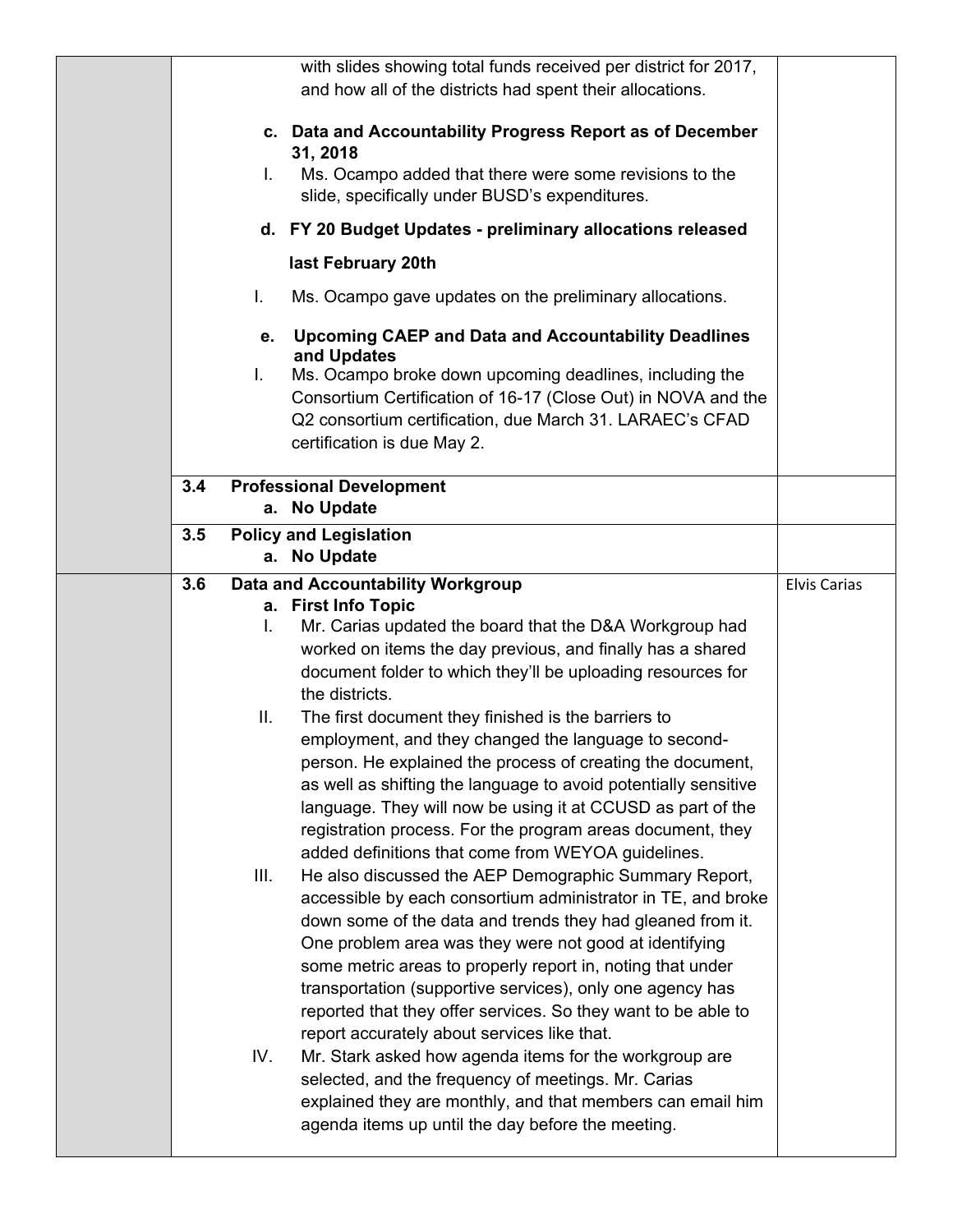|                         | Three-Year Plan (2019-2022) Activities Update<br>3.7 | Adrienne Ann |                                                                           |               |
|-------------------------|------------------------------------------------------|--------------|---------------------------------------------------------------------------|---------------|
|                         |                                                      |              | a. Dr. Mullen said that there was nothing really to report. There will be | Mullen        |
|                         |                                                      |              | some editing they have to do on the draft plan to fit in the page limits, |               |
|                         |                                                      |              | plus some templates to upload. She added that the Pathways Action         |               |
|                         |                                                      |              | Planning Team will meet one more time on April 12, and thinks the         |               |
|                         |                                                      |              | board needs to continue the APTs with the facilitators. This is outside   |               |
|                         |                                                      |              | their scope of work, so she will have to bring a cost proposal.           |               |
|                         | 3.8                                                  |              | <b>LARAEC Conference Update</b>                                           | Men Le        |
|                         |                                                      | a. Stats     |                                                                           | Sofia Mayoral |
|                         |                                                      | i.           | Sofia Mayoral updated the board on the statistics for                     |               |
|                         |                                                      |              | attendees, presentations, exhibitors, and innovation awards,              |               |
|                         |                                                      |              | and thanked all the volunteers.                                           |               |
|                         |                                                      | ii.          | Ms. Le added that the conference was amazing, and                         |               |
|                         |                                                      |              |                                                                           |               |
|                         |                                                      |              | complimented the conference planning team, saying they were               |               |
|                         |                                                      |              | already drawing up ideas for next year.                                   |               |
|                         |                                                      |              | b. Summary Debrief                                                        |               |
| $\overline{\mathbf{4}}$ | IV.1                                                 |              | <b>Information Items</b>                                                  | Mr. Asturias  |
| <b>Informational</b>    |                                                      | а.           | <b>May 2nd Deadline for CFAD</b>                                          |               |
| <b>Items</b>            |                                                      | I.           | Mr. Asturias explained that this is a budget item put as a                |               |
|                         |                                                      |              | discussion item. In order to approve and submit the CFAD by               |               |
|                         |                                                      |              | May 2, it needed to be a discussion item this meeting so it               |               |
|                         |                                                      |              | can be agendized and approved next meeting. It's a                        |               |
|                         |                                                      |              | distribution of the funds that includes the COLA, broken down             |               |
|                         |                                                      |              | further by district. He explained that in February they gave              |               |
|                         |                                                      |              | the board an amount that had errors due to a rounding error,              |               |
|                         |                                                      |              | and these new numbers are the correct ones. They will use                 |               |
|                         |                                                      |              | the NOVA system to enter the CFAD, so once each district                  |               |
|                         |                                                      |              | enters them, the consortium will certify.                                 |               |
|                         |                                                      | Ш.           | Ms. Montes said that she wants it on record that she is very              |               |
|                         |                                                      |              | disappointed that LARAEC went with the same allocation                    |               |
|                         |                                                      |              | when they talked for so long about a new funding allocation               |               |
|                         |                                                      |              | for 2020. And it's hard for her to look at the LARAEC office              |               |
|                         |                                                      |              | being funded at half of what her district is being funded at.             |               |
|                         |                                                      |              |                                                                           |               |
| 5                       | <b>LAUSD:</b>                                        |              |                                                                           | Mr. Stark     |
| <b>Board</b>            |                                                      |              |                                                                           |               |
| <b>Member</b>           |                                                      | а.           | No report.                                                                |               |
| <b>Reports</b>          |                                                      |              |                                                                           |               |
|                         | <b>BUSD:</b>                                         |              |                                                                           | Mr Urioste    |
|                         |                                                      |              |                                                                           |               |
|                         |                                                      | а.           | No report.                                                                |               |
|                         | <b>LACCD:</b>                                        |              |                                                                           | Dr. Miller    |
|                         |                                                      |              |                                                                           |               |
|                         |                                                      | a.           | Dr. Miller wanted to mention a few things in terms of the CC              |               |
|                         |                                                      |              | system as a whole, and described how they are suffering                   |               |
|                         |                                                      |              | from a deficit factor after their first principal apportion report.       |               |
|                         |                                                      |              | They also underestimated the cost of the new Student                      |               |
|                         |                                                      |              | Success Formula. As a district, their enrollment continues to             |               |
|                         |                                                      |              | go down, and the strong economy is killing them because it's              |               |
|                         |                                                      |              | counter-cyclical. With the new funding formula, they think                |               |
|                         |                                                      |              | they will be able to make adjustments. The two bright lights              |               |